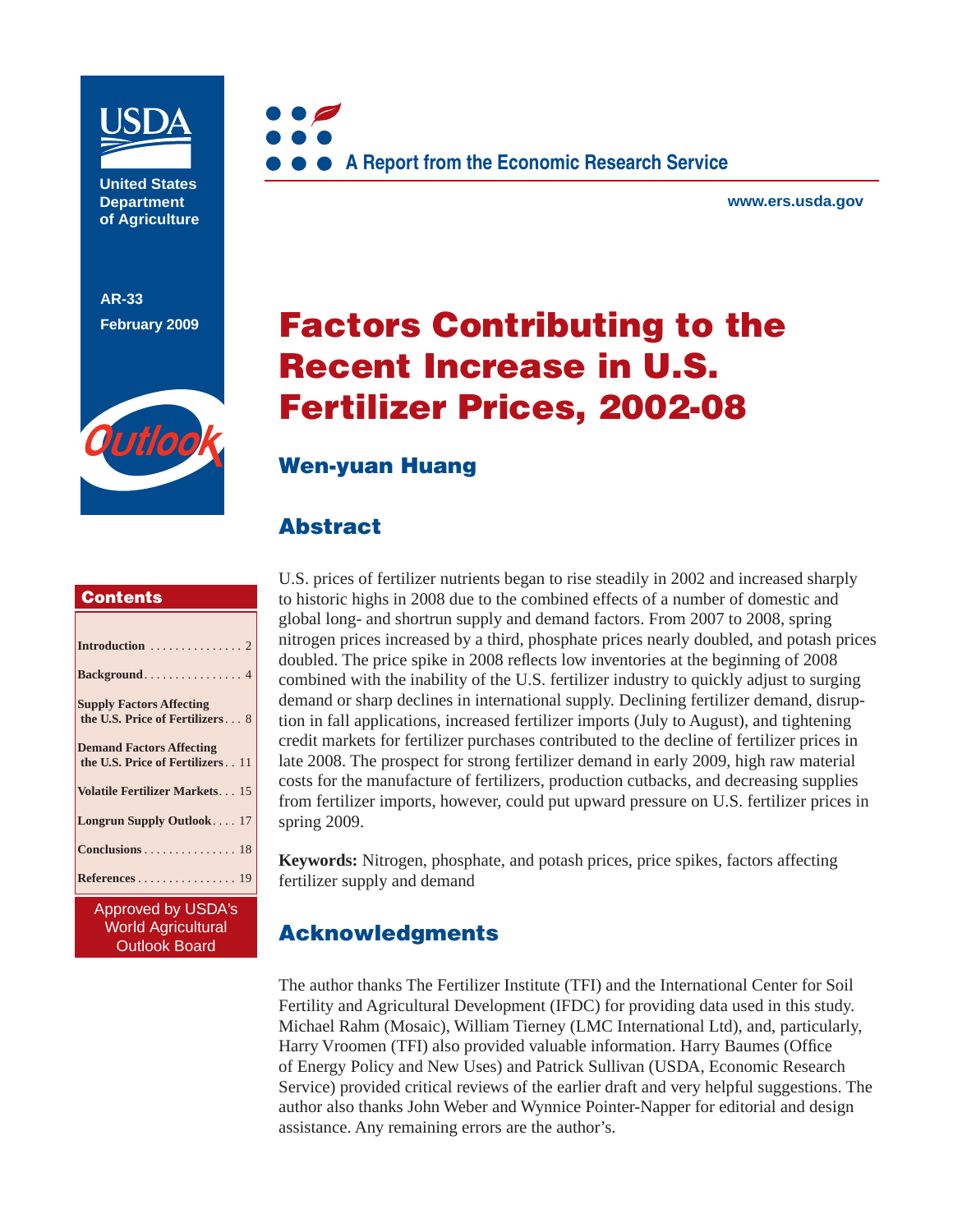### **Introduction**

Prices paid by U.S. farmers in April for fertilizer nutrients such as nitrogen, phosphate, and potash have risen steadily since the beginning of 2002 and increased sharply to historical highs during  $2007-08$  (fig. 1) (ERS (b)) (see box, "Prices Paid, Monthly Prices Paid Indexes, and Producer Prices"). In 2008, U.S. nitrogen (N) prices increased by a third to \$0.57 per pound, U.S. phosphate  $(P_2O_5)$  prices nearly doubled to \$0.89 per pound, and U.S. potash  $(K<sub>2</sub>O)$  prices doubled to \$0.46 per pound. Among major fertilizer products used in agricultural production, diammonium phosphate (DAP) and potassium chloride (KCL) posted the largest increases—more than 90 percent for DAP and more than 100 percent for KCL (fig. 2). The surge in prices reduced farm cash returns, raising concerns among U.S. agricultural producers.

Steady increases in fertilizer prices since 2002 and the price spike in 2008 reflect the combined effects of a number of domestic and global long- and shortrun forces. This study identifies and examines those forces, explains the causes of the fertilizer price spike in 2008, and examines the shortrun volatility in fertilizer prices and the longrun supplies of U.S. fertilizers.



**Historic U.S. April prices of fertilizer nutrients**

Source: USDA, Economic Research Service using data from USDA, National Agricultural Statistics Service, *Agricultural Prices, 1999-2008*.

#### Figure 2

Figure 1

### **Historic April prices of major fertilizers used in the United States**





**2** *Factors Contributing to the Recent Increase in U.S. Fertilizer Prices, 2002-08 / AR-33*  Economic Research Service/USDA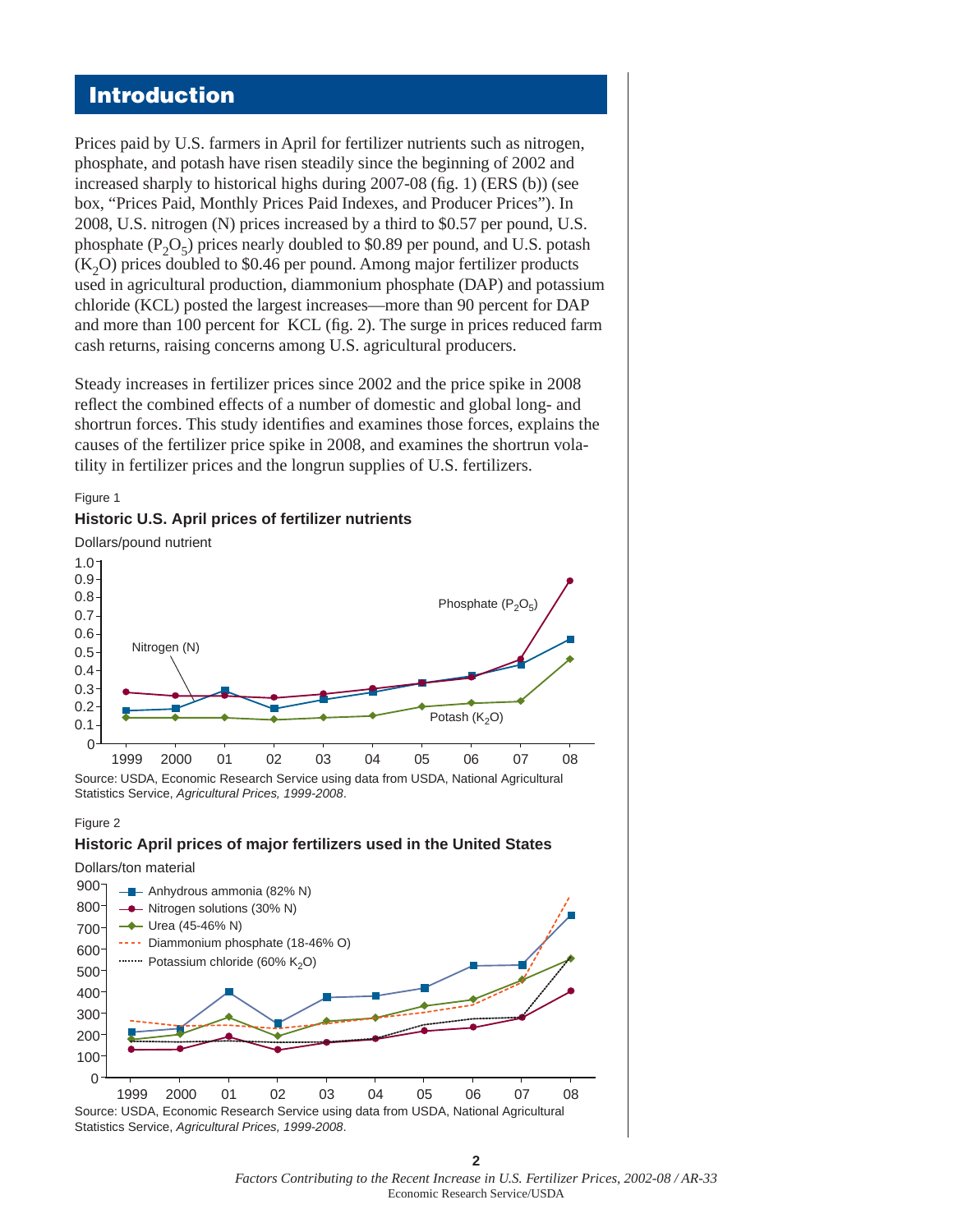### **Prices Paid, Monthly Prices Paid Indexes, and Producer Prices**

USDA's National Agricultural Statistics Service (NASS) conducts the Prices Paid survey for U.S. and regional average prices for fertilizer. Businesses are asked for the average price paid by farmers for recent sales. The U.S. average price is then used to calculate base month fertilizer indexes of the Prices Paid Index to measure the relative change in prices paid for fertilizers used in agricultural production. The survey is conducted every April. Indexes are updated in other months using Producer Price Indexes from the Bureau of Labor Statistics (BLS).

The target population for the Prices Paid survey is retail outlets or establishments where farmers purchase farm production inputs. The prices paid data are obtained from a survey panel of approximately 8,500 businesses in the 48 States. Survey response rates are reported to be between 75 and 80 percent. Firms are asked to report the price for specified items bought by farmers. The survey reference period for most items is 5 business days centered around the 15th of the month. Average prices reported are aggregated to the region and U.S. level using weights available from expenditure data and other sources.

Monthly Prices Paid Indexes measure the change in prices paid by farmers and ranchers for fertilizers relative to their prices during a base period (1990-92=100). Monthly Prices Paid Indexes are updated using selected BLS Producer Price Indexes. Detailed documentation of the methods used by NASS is available at: *[http://www.nass.usda.gov/Surveys/Guide\\_to\\_NASS\\_Surveys/Paid\\_and\\_Paid\\_](http://www.nass.usda.gov/Surveys/Guide_to_NASS_Surveys/Paid_and_Paid_Indexes/index.asp) Indexes/index.asp*.

The producer prices for ammonia, urea, diammonium phosphate (DAP), and muriate of potash production are the FOB prices of ammonia (U.S. Gulf NOLA barge), urea (U.S. Gulf prill barge), DAP (Central Florida), and standard muriate (Saskatchewan) published weekly in Green Markets. Prices of other chemicals used for fertilizer production are also from Green Markets.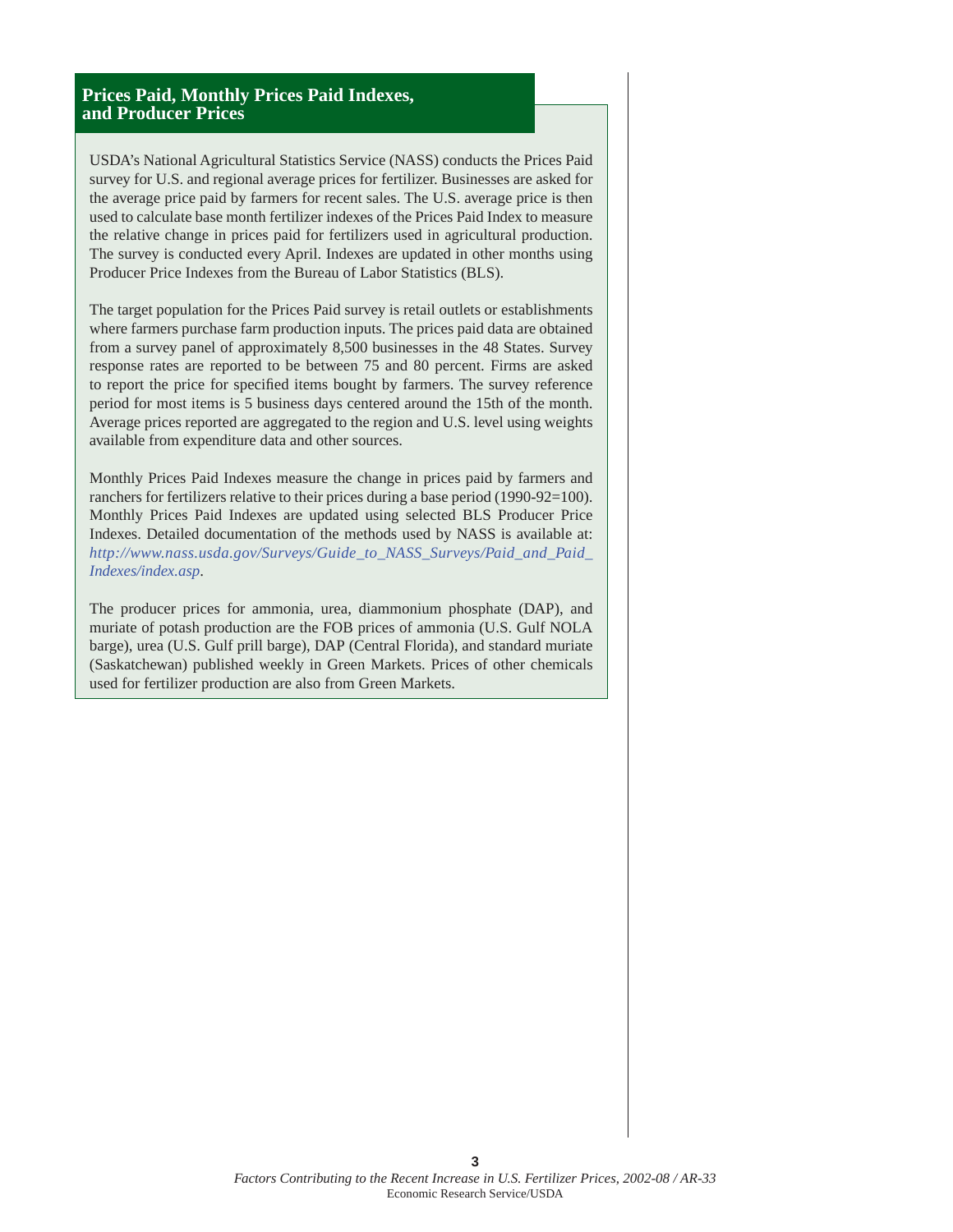# **Background**

The U.S. fertilizer industry currently is not equipped to meet a surge in demand or a large decline in global supplies. Over the last decade, declining or stagnant U.S. production capacity of nitrogen, phosphate, and potassium has limited the ability of the U.S. fertilizer industry to supply the fertilizer needed for domestic agricultural production. At the same time, the U.S. has increasingly depended on imports of nitrogen and potash to meet domestic demand. In an increasingly globalized market, changes in global supply and demand of fertilizer can lead directly to the rise and fall of U.S. fertilizer prices.

**U.S. fertilizer production capacity and production in decline or stagnant.**

Natural gas is the main input used to produce ammonia, which, in turn, is the primary feedstock used to produce nitrogen fertilizers. An increase in natural gas prices contributed to plant closures, resulting in a significant decline in production capacity and production of ammonia in the United States (Huang (a)). From 1999 to 2008, annual domestic production capacity declined 42 percent, from 20.2 million tons to  $11.7$  million tons (fig. 3), and annual production decreased 37 percent, from 17.9 million tons to 11.2 million tons (DOC; IFDC). During the earlier part of this period, annual capacity was underutilized, as rapidly rising natural gas costs resulted in significantly higher production costs for domestic producers. Domestic production in 2007 reached capacity in response to rising nitrogen demand from an expansion of U.S. corn and wheat acres.

Relatively low returns and declining export demand for DAP and monoammonium phosphate (MAP) have contributed to the decline in phosphate production capacity and production in the United States, the world's largest producer of phosphate fertilizers (fig. 4). From 1999 to 2008, annual U.S. production of phosphoric acid (the main feedstock for all phosphate fertilizers) declined 13 percent, from 13.8 million tons to 12.0 million tons, while production capacity decreased 23 percent, from 13.7 million tons to



Note: Fertilizer year runs from July of the preceding year to June of the year indicated in the chart.

Source: USDA, Economic Research Service using capacity data from International Center for Soil Fertility and Agricultural Development and production data from U.S. Department of Commerce.

> **4** *Factors Contributing to the Recent Increase in U.S. Fertilizer Prices, 2002-08 / AR-33*  Economic Research Service/USDA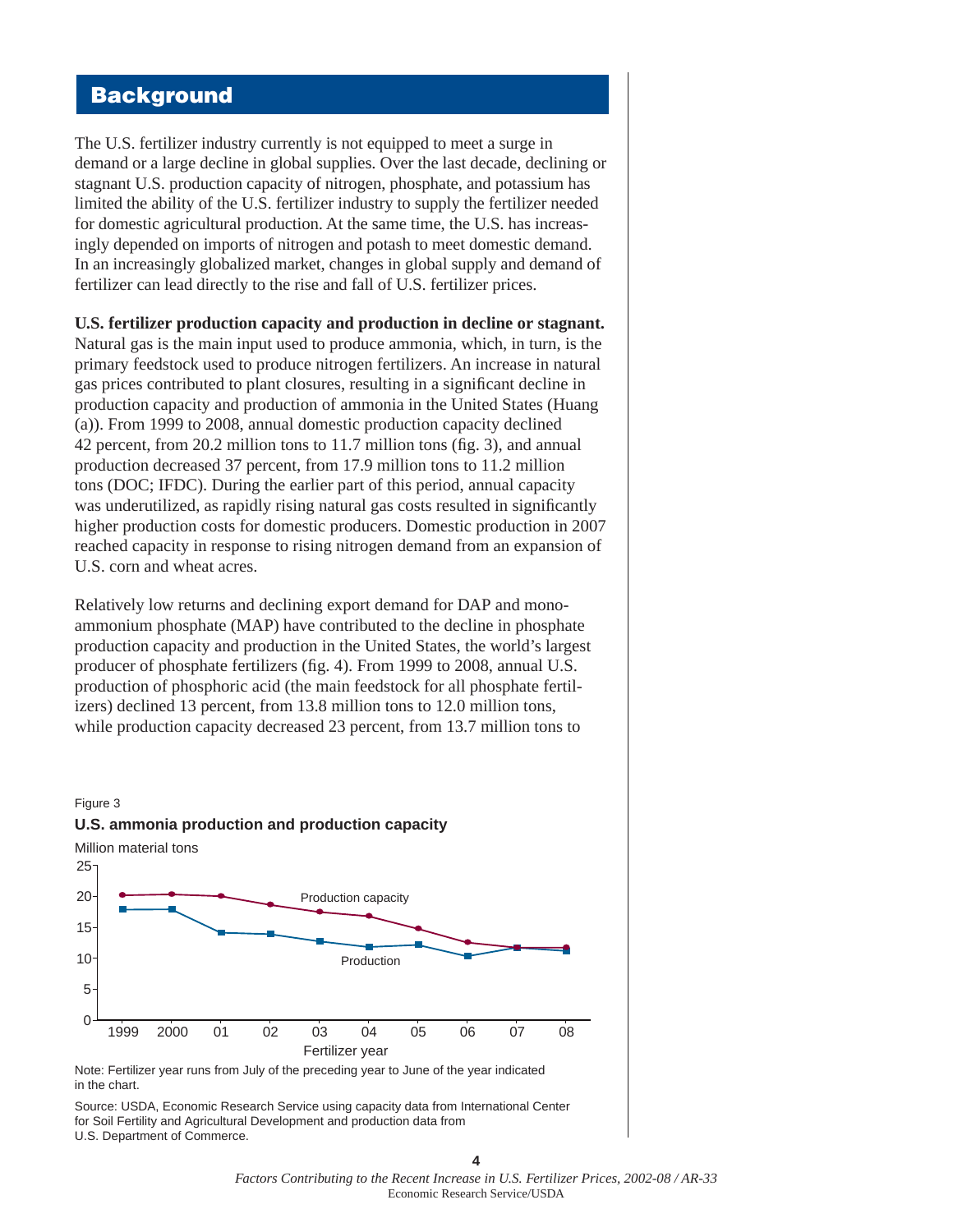10.5 million tons (DOC; IFDC). In 2008, production exceeded production capacity, likely due to plants extending their hours of operations.

U.S. potash production accounts for less than 16 percent of the domestic potash fertilizer supply. The rest comes from imports. U.S. production capacity of potash was flat at around 1.5 million tons annually during 1999-2006, before increasing by 0.2 million tons in 2007 (USGS; IFDC) (fig. 5). U.S. production of potash also was flat at around 1.3 million tons per year.

**U.S. fertilizer industry increasingly dependent on global trade.** In 2007, the United States was the world's largest importer of nitrogen fertilizers, the second largest importer of potash fertilizers (behind China), and the largest exporter of phosphate fertilizers (Mosaic; PotashCorp (a); IFA; ERS (a)). The United States went from being an exporter of nitrogen fertilizer in the early 1980s to becoming the world's largest importer in the 2000s (ERS (a)). From 1999 to 2008, as



Note: Fertilizer year runs from July of the preceding year to June of the year indicated Fertilizer year

in the chart. Production capacity refers to production capacity of wet-process phosphoric acid.

Source: USDA, Economic Research Service using capacity data from International Center for Soil Fertility and Agricultural Development and production data from U.S. Department of Commerce.



Million nutrient tons

Figure 5



Source: USDA, Economic Research Service using capacity data from International Center for Soil Fertility and Agricultural Development and production data from U.S. Department of Commerce.

*Factors Contributing to the Recent Increase in U.S. Fertilizer Prices, 2002-08 / AR-33*  Economic Research Service/USDA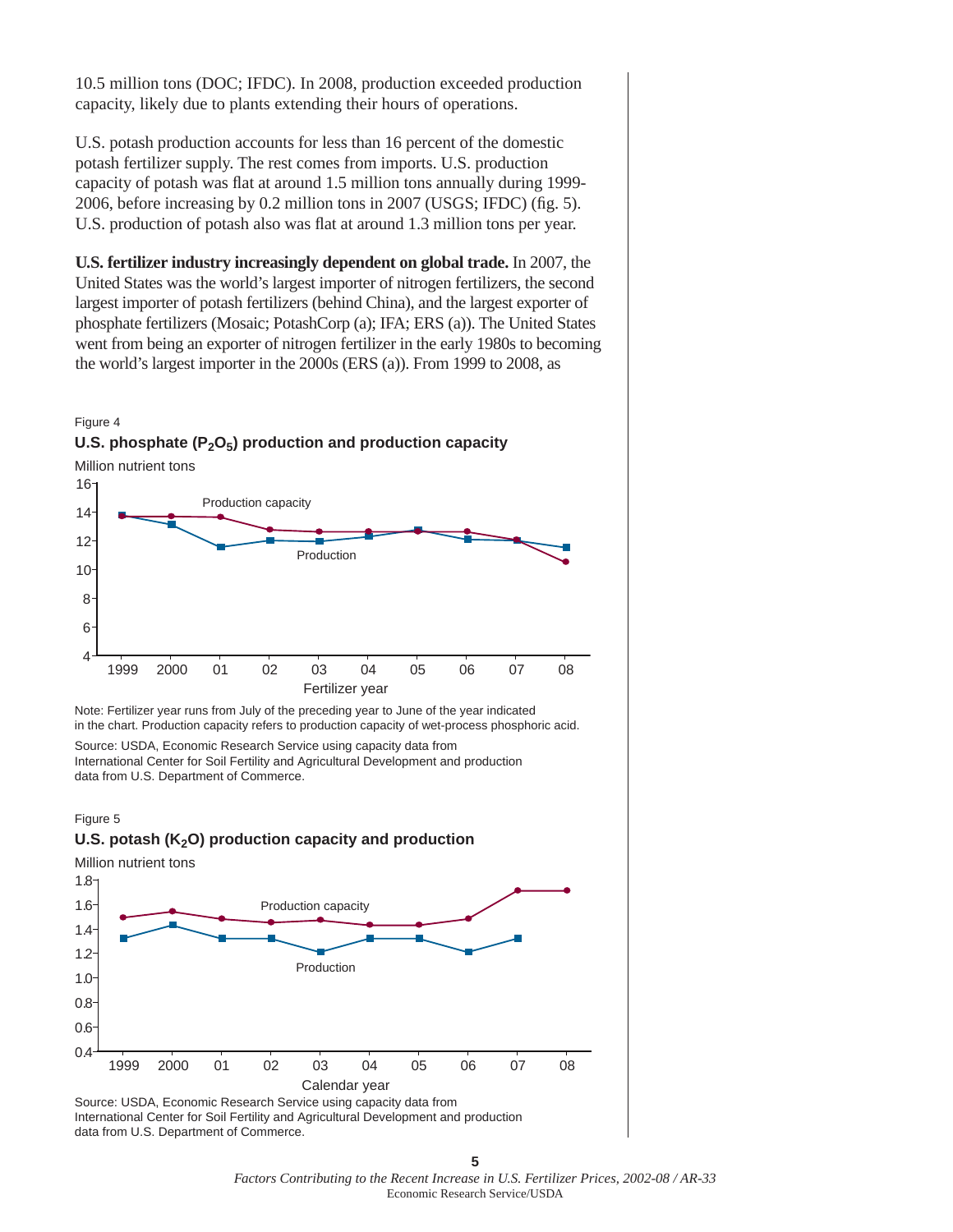domestic nitrogen production declined by 38 percent, U.S. net imports increased 383 percent, from 2 million tons to 9.7 million tons (fig. 6). During this period, the share of U.S. nitrogen supply (production plus net import) attributed to imports increased from 12 to 52 percent. Trinidad and Tobago, Canada, Russia, and the Middle East are the major nitrogen suppliers to the United States.

The United States exported more than 6 million tons of phosphate in 1999 and less than 4.2 million tons in 2008 (ERS (a)). Although net exports of U.S. phosphate fertilizers (DAP) during the period declined continuously from 48 percent of production in 1999 to 34 percent in 2008 (fig. 7), U.S. phosphate exports provide large revenue to the U.S. phosphate industry. In 1999, about 54 percent of U.S. DAP exports went to China and 16 percent went to India. Since then, China has developed its own phosphate industry, drastically







Note: Fertilizer year runs from July of the preceding year to June of the year indicated in the chart. Nitrogen production is based on quantity of ammonia produced.

Source: USDA, Economic Research Service (ERS) using data from U.S. Department of Commerce for nitrogen production and ERS trade data for net imports.

Figure 7

#### **U.S. phosphate supply for domestic consumption and exports**

Million nutrient tons



Note: Fertilizer year runs from July of the preceding year to June of the year indicated in the chart. Phosphate production is based on the quantity of phosphoric acid produced. Domestic consumption = production - net exports.

Source: USDA, Economic Research Service (ERS) using data from U.S. Department of Commerce for phosphate production and ERS trade data for net exports.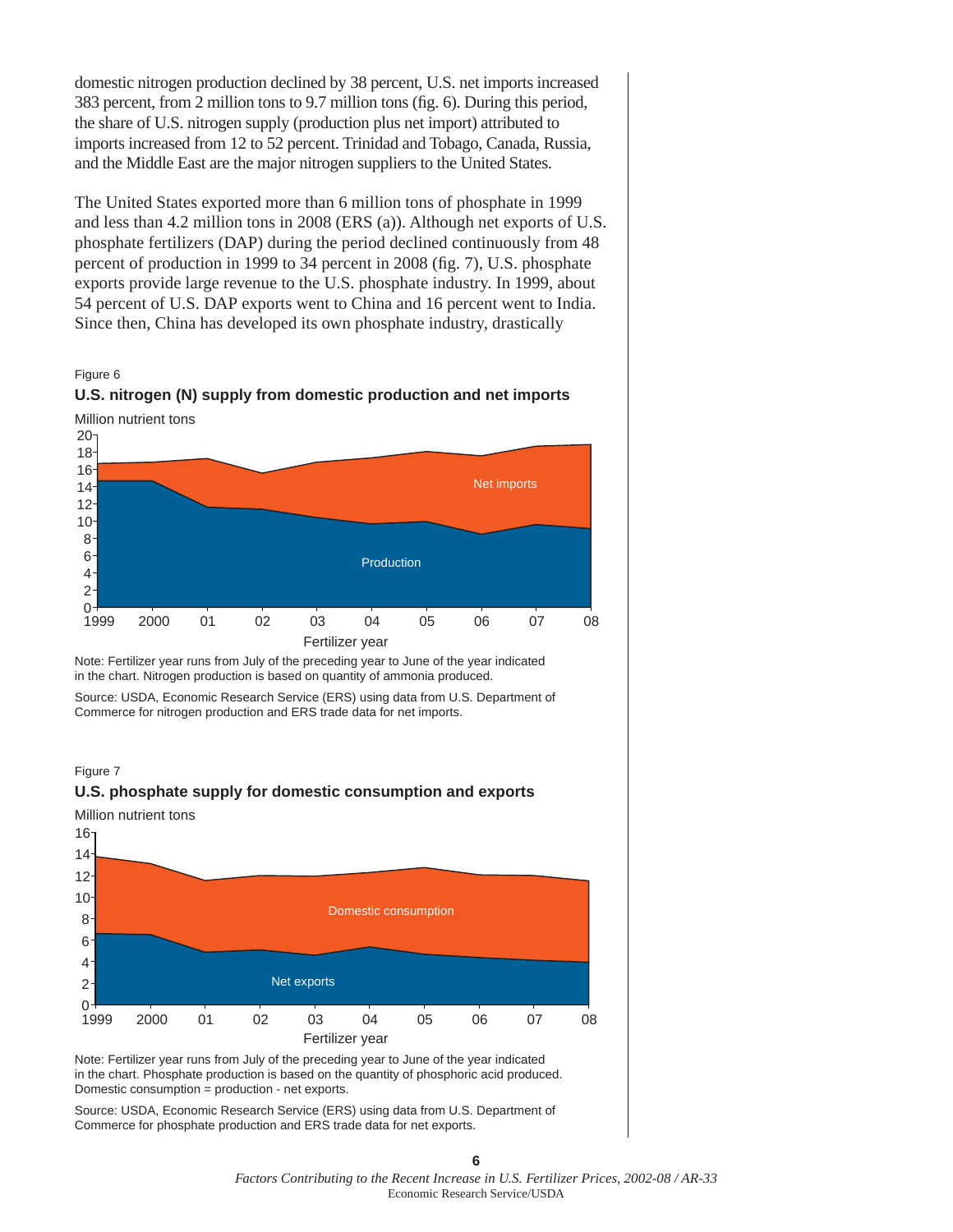reducing demand for U.S. exports. India and Latin America are now the major markets for U.S. phosphate fertilizers, with about 31 percent of U.S. DAP exports going to India in 2007.

Annual U.S. imports of potash were around 5.9 million tons from 1999 to 2006 and jumped to 7.2 million tons in 2007 (fig. 8) (ERS (a)). The share of the U.S. potash supply from imports remained relatively constant at about 80 percent from 1999 to 2006, but it increased to 85 percent in 2007. In 2007, Canada accounted for about 90 percent of U.S. potash imports, with the remainder supplied largely from Belarus and Russia.





**7**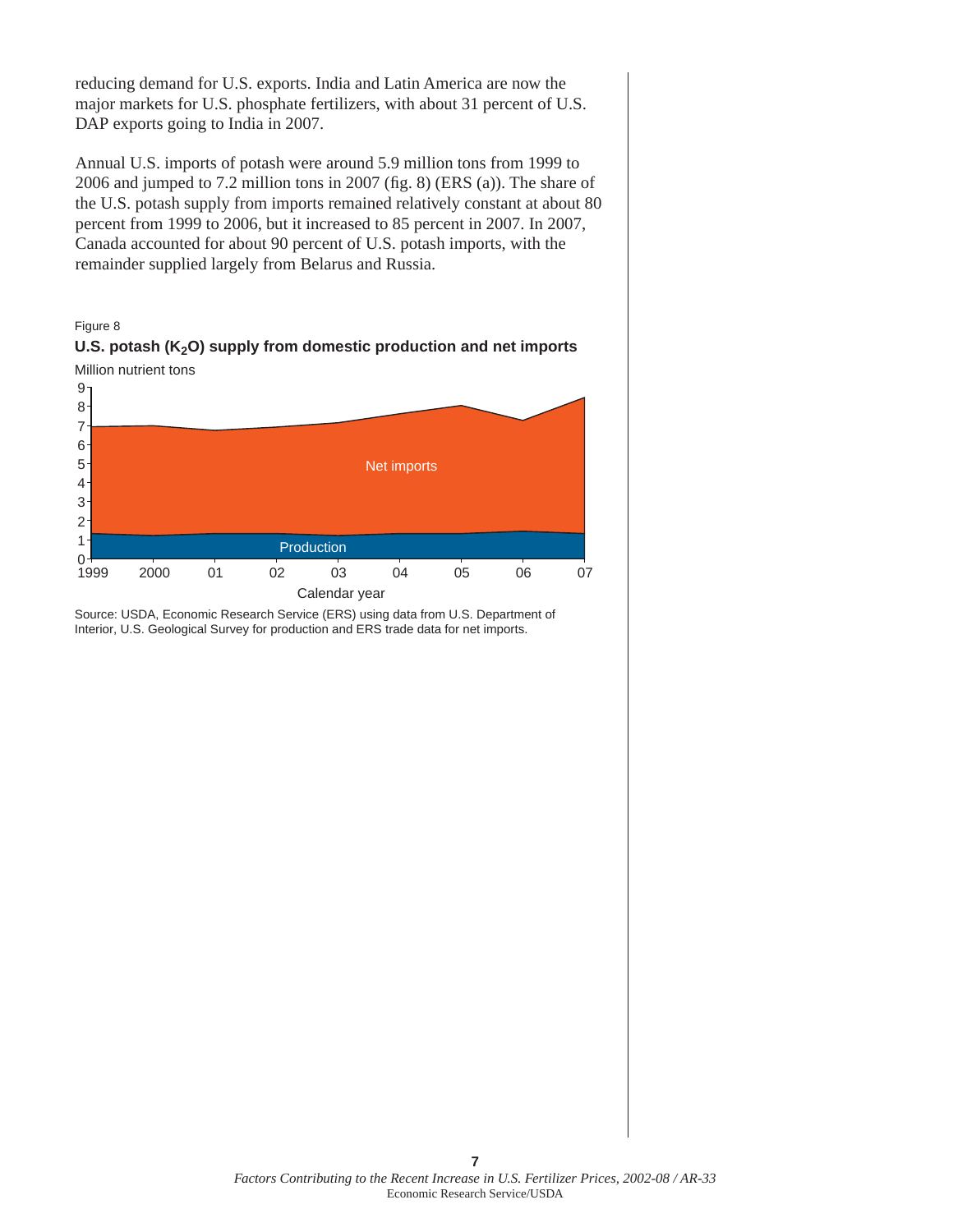# **Supply Factors Affecting the U.S. Price of Fertilizers**

**Rising energy costs.** Commercial fertilizer production is an energy-intensive process and requires large amounts of energy to produce and deliver to end users (Sittig). About 74 percent of total energy used to manufacture fertilizers comes from natural gas (Twaddle). Natural gas is the main input used to produce ammonia, which, in turn, is the main input used to produce all nitrogen fertilizers. Thus, increases in natural gas prices often lead to increases in the prices of all nitrogen fertilizers. Electricity and petroleum are the other major sources for manufacturing fertilizers. Petroleum is the main source of energy used to deliver fertilizer products through pipelines, barges, railways, and trucking systems. Increases in electricity and crude oil prices can lead to higher production costs and prices of phosphate and potash fertilizers.

While the prices of oil and natural gas exhibited remarkable stability prior to 2000, both have since become volatile while trending upward. Indeed, the prices of oil and natural gas have exhibited strong positive correlation (an increase in oil prices is accompanied by an increase in natural gas prices) (fig. 9) (Villar). Between January 1999 and June 2008, natural gas prices increased by more than 550 percent, and oil prices increased by more than 970 percent. More recently, from June 2007 to June 2008, prices increased by more than 98 percent for oil and by more than 65 percent for natural gas. But by August 2008, prices of oil and natural gas had fallen back to their historic longrun trends.

**Rising transportation costs**. Fertilizer materials are bulky in either solid or liquid form and contain not only plant nutrients (NPK) but also other filler materials. In 2007, 57.6 million tons of fertilizer materials, containing 22.9 million tons of plant nutrients, were delivered from domestic and global fertilizer plants to agricultural producers in the United States (AAPFCO). The cost to transport fertilizers is a significant component of total fertilizer

#### Figure 9



Note: mmbtu = million British thermal units.

Source: USDA, Economic Research Service using data from U.S. Department of Energy and The Fertilizer Institute.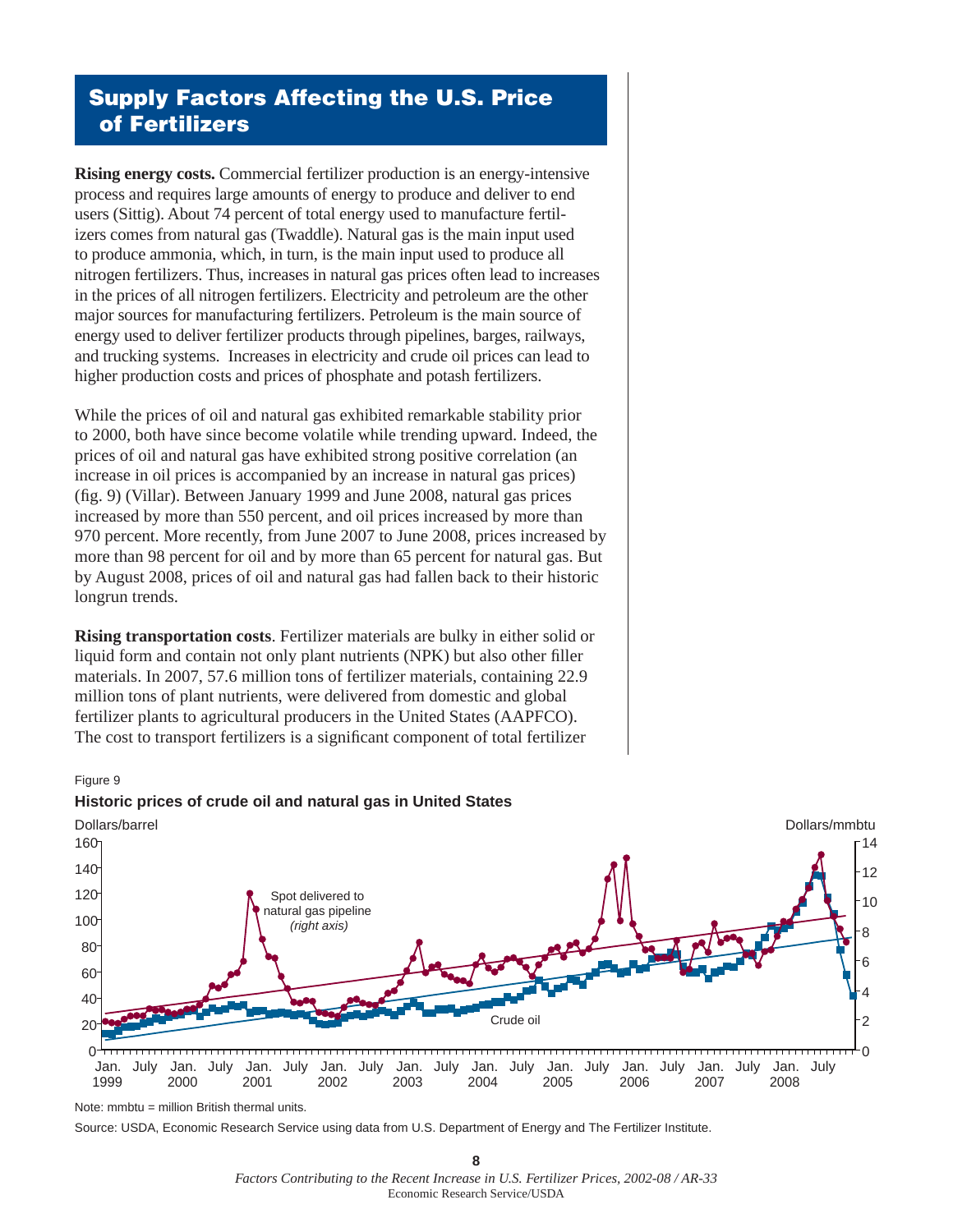costs. For example, transportation costs account for 22 percent of the cost of ammonia shipped from Trinidad and Tobago to the U.S. Gulf and more than 50 percent of the cost of ammonia shipped from Russia Togliatti to the Gulf (PotashCorp (a)). Ammonia fertilizer is a hazardous material that must be transported in refrigerated vessels or in pressurized containers, which further increases transportation costs. For example, the cost to ship ammonia by rail is 44 percent higher than the cost to ship urea (Klindworth).

Rising energy costs, combined with the high demand for, and the tight supply of, freight service stemming from increasing global trade have contributed to high transportation costs. Between January 2005 and January 2008, rail rates (per ton mile) to transport ammonia increased 63 percent from about 8.7 cents/ton mile to about 14.2 cents/ton mile. In addition, a 44-percent fuel surcharge was added to rail transport costs in July 2008 (BNSF). The Baltic ocean freight rate index increased 400 percent between September 2005 and January 2008. After reaching a historic high in December 2007, the rate index has since declined (PotashCorp (a)).

**Rising raw material input costs.** Phosphate rock, sulfur, and ammonia are the three raw input materials for production of DAP. In 2007, Moroccan phosphate rock contract prices tripled, international contract prices of sulfur increased more than 170 percent (PotashCorp (a); Mosaic), and the Tampa prices of ammonia (also an important raw material for all nitrogen) doubled (Mosaic). The costs of these raw materials continually moved upward early in 2008 before declining late in the year. The increase in prices of raw materials particularly affected nonintegrated producers (those who purchase phosphate rocks, sulfur, and ammonia to produce DAP and account for almost a third of the world's phosphate supply). The marginal production cost for those high-cost producers often determines DAP market prices when supplies are tight (Mosaic).

**Falling value of the U.S. dollar.** The value of the U.S. dollar relative to the currencies of most major U.S. fertilizer trade partners declined in recent years (fig. 10) (ERS  $(c)$ ). From January 2003 to January 2008, the U.S. dollar depreciated 48 percent against the Brazilian real. Declines in the dollar's



#### Figure 10

**Value of U.S. dollar relative to foreign currencies**

Source: USDA, Economic Research Service, "Agricultural Exchange Rate Data Set,"<www.ers.usda.gov/data/exchangerates/>

**9** *Factors Contributing to the Recent Increase in U.S. Fertilizer Prices, 2002-08 / AR-33*  Economic Research Service/USDA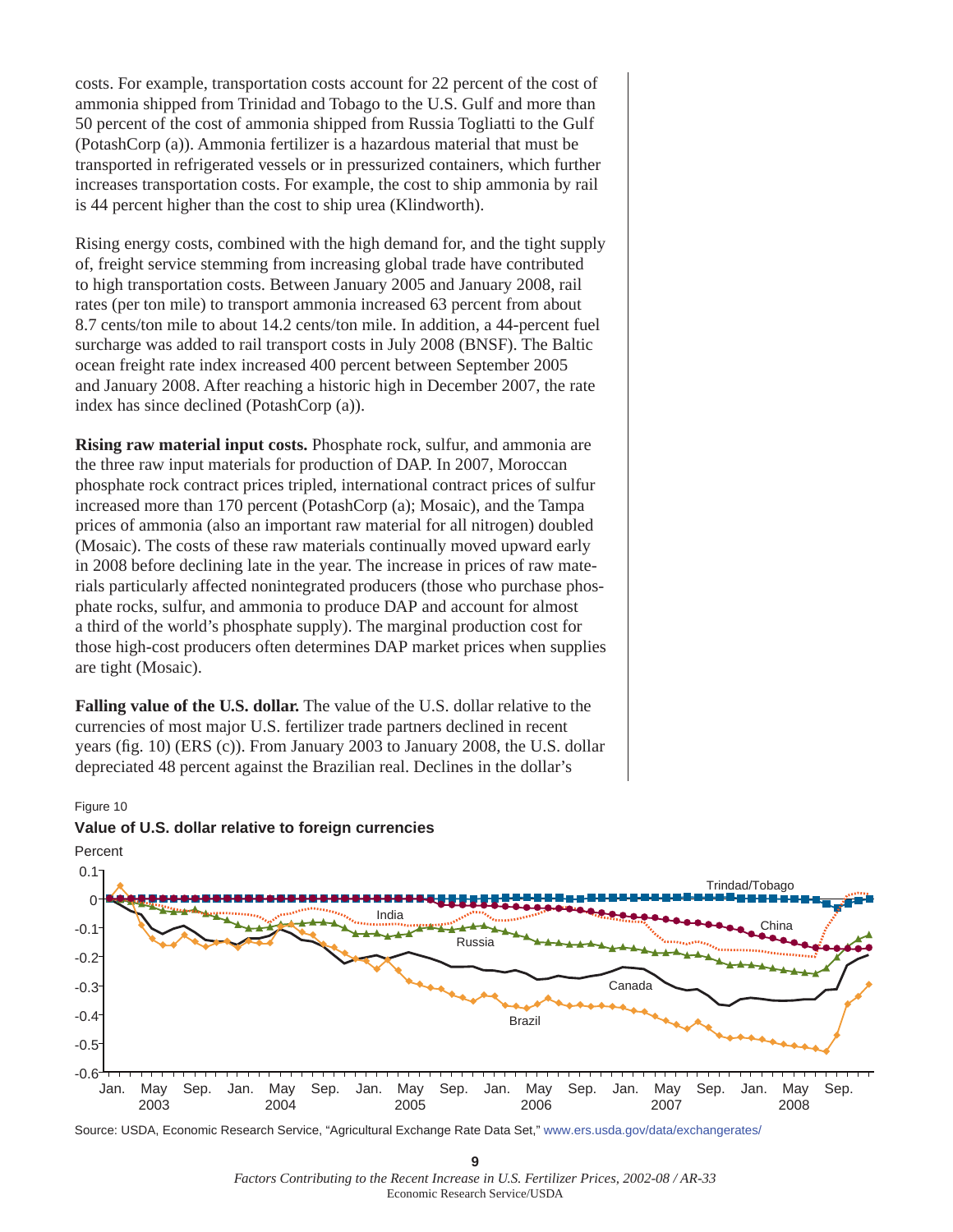value also occurred relative to the Canadian dollar (34 percent), the Russian ruble (23 percent), the Indian rupee (18 percent), and the Chinese yuan (13 percent). A consequence of the falling value of the dollar is that fertilizer imports have become more expensive and U.S. fertilizer exports have become cheaper to the importing country. The resulting increased foreign demand for phosphate fertilizers may have affected the U.S. supply.

**Strength of export fertilizer associations.** Global phosphate and potash trade largely are controlled by a few fertilizer associations or companies. Existing laws in North America shield producers of potash and phosphate from certain antitrust rules in pricing fertilizer exports (Markham; Philpott; Tierney). For example, in the United States, an export association (Phosphate Chemical Export Association) is empowered by the 1918 Webb-Pomerene Act to talk with competitors about pricing exports of phosphate fertilizers. In Canada, a potash export association (CANPOTEX) is protected by an exemption in Canada's Competition Law. In Russia, an export association controls potash exports. Under these protections, manufacturer associations have a strong influence in setting the fertilizer prices in global markets, establishing a benchmark for the price of fertilizers sold in the United States This effect is particularly felt in the U.S. potash market. About 80-90 percent of potash consumed in the United States is imported. The world potash market, thus, has a strong influence on U.S. potash prices.

**Increasing concentration in fertilizer industries.** Global phosphate and potash fertilizer marketing power is increasingly concentrated in the hands of a small group of countries. Canada, Russia, and Belarus control most of the global supply of potash fertilizers, and the United States and China dominate the global supply of phosphate fertilizers. In the United States, the number of companies producing phosphoric acid dropped from 12 to 7, mainly through mergers. Three companies control 80 percent of the production capacity of phosphoric acid in the United States (IFDC). As a result, production decisions made by these companies may have a direct effect on phosphate prices. Over the last 10 years, the number of companies producing muriate of potash (KCL) fell by half, and two companies currently own 100 percent of the U.S. production capacity of KCL. However, because the U.S. potash industry is small and imports account for 80-90 percent of the potash consumed in the United States, the U.S. industry's influence on potash prices is limited. On the other hand, a group of companies in Canada, Russia, and Belarus has a strong influence on potash prices in the United States.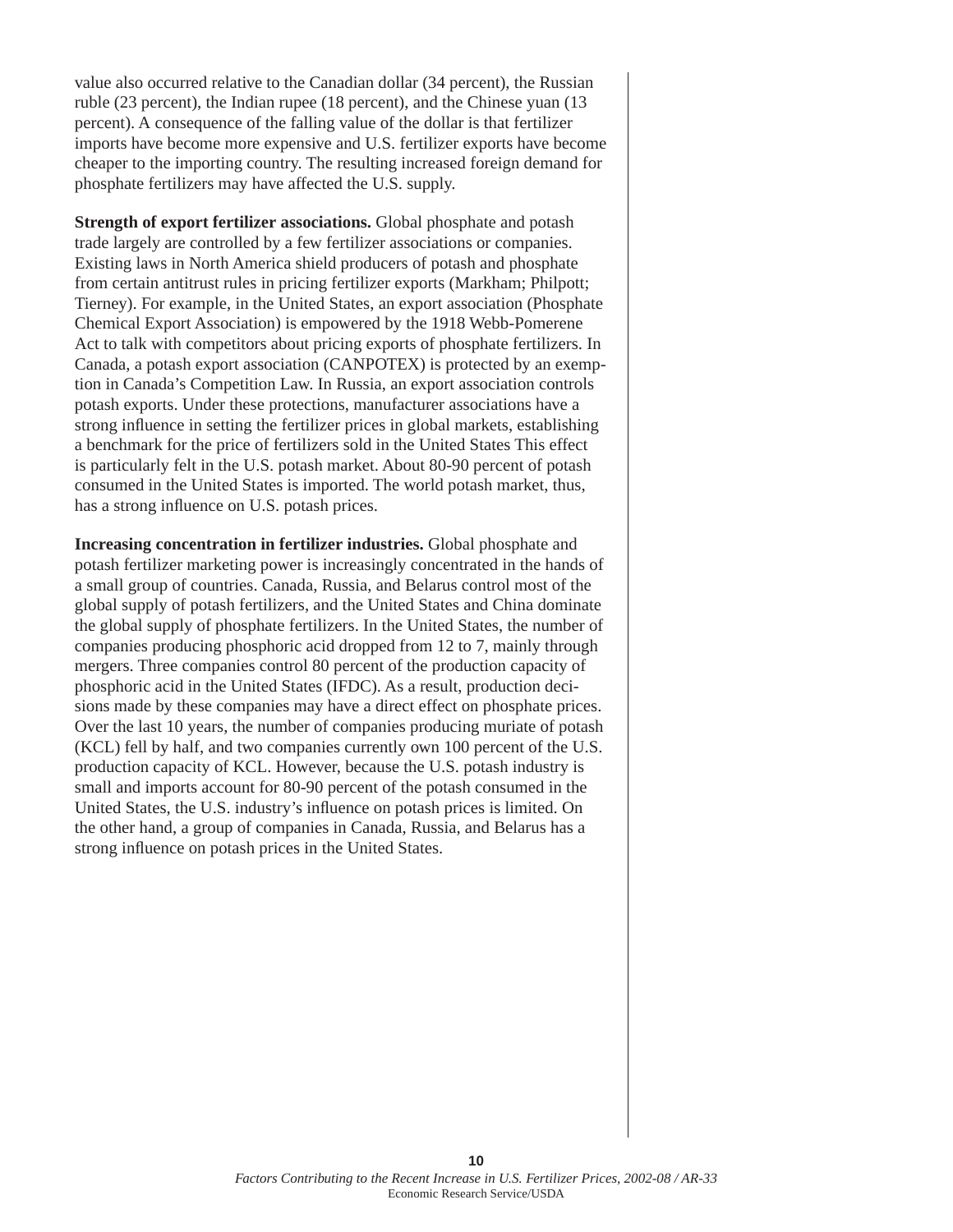# **Demand Factors Affecting the U.S. Price of Fertilizers**

**Global population and economic growth.** Global fertilizer nutrient consumption increased at a compound annual growth rate of 4.2 percent during the 3 years 2006-08, which is more than double the 1.7 percent rate from 1995 to 2005 (Mosaic; Vroomen). Increased global demand for fertilizers is the result of global population and economic growth. The global population currently grows at 75 million per annum, and more people need to be fed every year (IDB). More fertilizer is required to grow crops to meet rising food demand. The rate of increase in demand for food has outstripped the rate of population growth because of economic growth in developing countries (Babcock). Economic growth in developing countries is typically characterized by an increase in per capita calorie consumption and a higher consumption of meat, dairy products, and vegetable oils, which in turn, amplifies the increase in production of feed grains and oilseed. Because of economic growth, China and India imported large quantities of fertilizer raw materials and fertilizer products in 2008 to meet rising food demand, and their fertilizer contract prices set a benchmark for the prices of fertilizers sold in the world market and in the United States.

The current (2008) weak economic conditions have dampened global fertilizer demand. But, over the long run, population and income growth will continue to put upward pressure on demand for fertilizers.

**Increased global consumption of phosphate and potash.** From 1999 to 2007, the increase in world consumption of phosphate and potash outpaced the increase in production (figs. 11 and 12). The gap between production and consumption is due to other uses of fertilizers, such as industrial uses. For phosphate, production increased at an annual rate of 0.51 million tons, while consumption increased at an annual rate of 0.76 million tons. For potash, production rose at a rate of 0.74 million tons per year, while consumption rose at a rate of 0.90 million tons per year. For nitrogen, however, the increase in production (2.0 million tons per year) was higher than the increase in consumption (1.82 million tons per year)





**11** *Factors Contributing to the Recent Increase in U.S. Fertilizer Prices, 2002-08 / AR-33*  Economic Research Service/USDA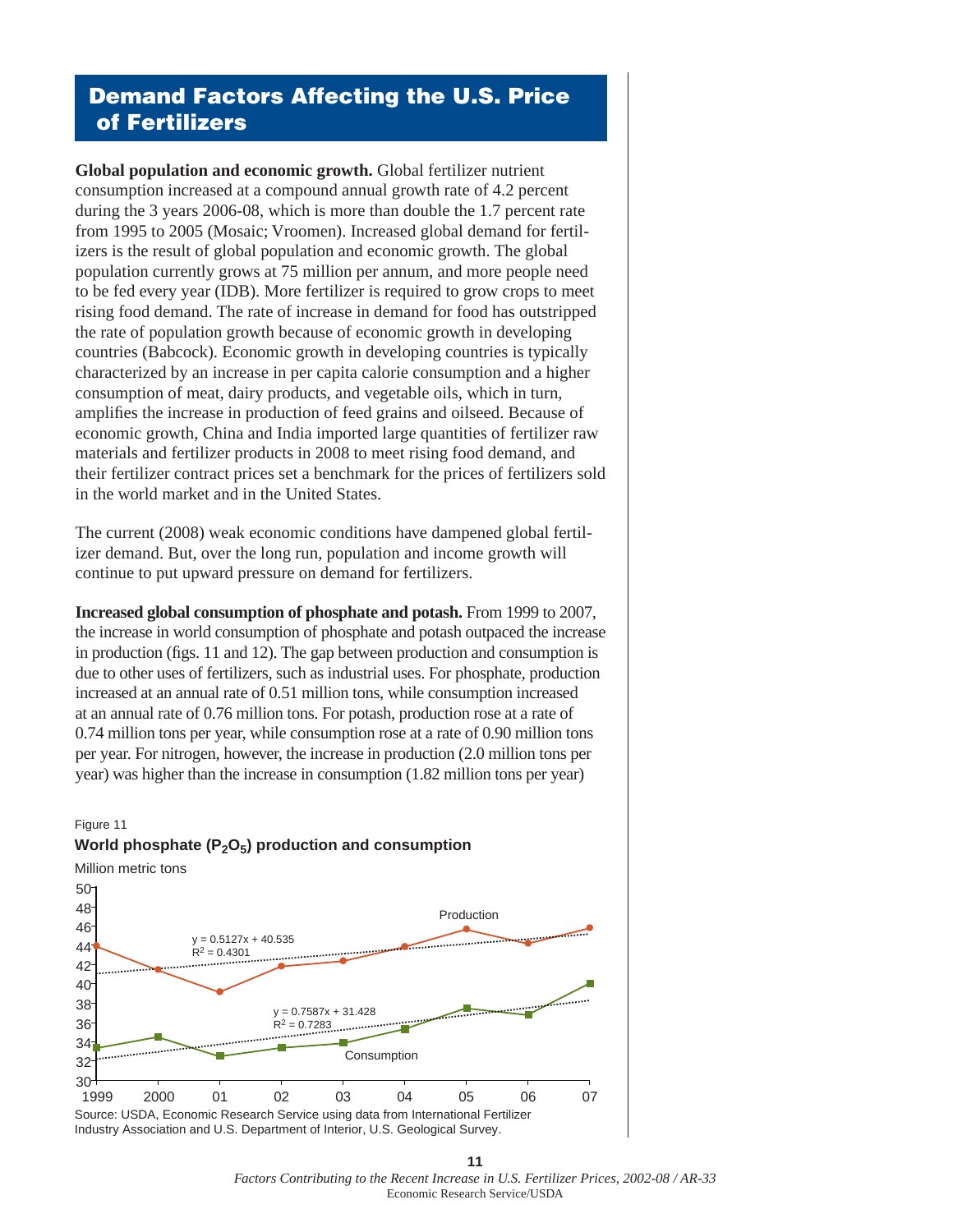(fig. 13). Although the differences in the rate of increase between production and consumption are not statistically significant, these findings indicate that global production of potash and phosphate is not increasing as fast as global production of nitrogen in response to global consumption, at least in the short run. In particular, dramatic increases in consumption of phosphate and potash in China and India were observed in recent years (PotashCorp (b)).

**Foreign trade policies.** Trade policies of major fertilizer exporters and importers can affect fertilizer prices worldwide. For example, anticipating short supplies of fertilizers, China announced a special tariff rate (export tax) of 100 percent on fertilizers effective April 20, 2008, to ensure that domestic production remained in China. This action effectively raised the export tariff rates on urea, DAP, and MAP to 135 percent. The higher tariff originally applied through September 30, 2008, on urea and phosphate fertilizers; however, the tariff rate for urea was increased to 185 percent effective September 1, while the tariff rates for all fertilizer materials were extended through December 31, 2008 (Piken). China was the world's second largest exporter of phosphate in 2007 (accounting for about 18 percent of global phosphate traded), and the largest exporter of urea (about 17 percent of



#### Figure 13



Industry Association and U.S. Department of Interior, U.S. Geological Survey.

**12** *Factors Contributing to the Recent Increase in U.S. Fertilizer Prices, 2002-08 / AR-33*  Economic Research Service/USDA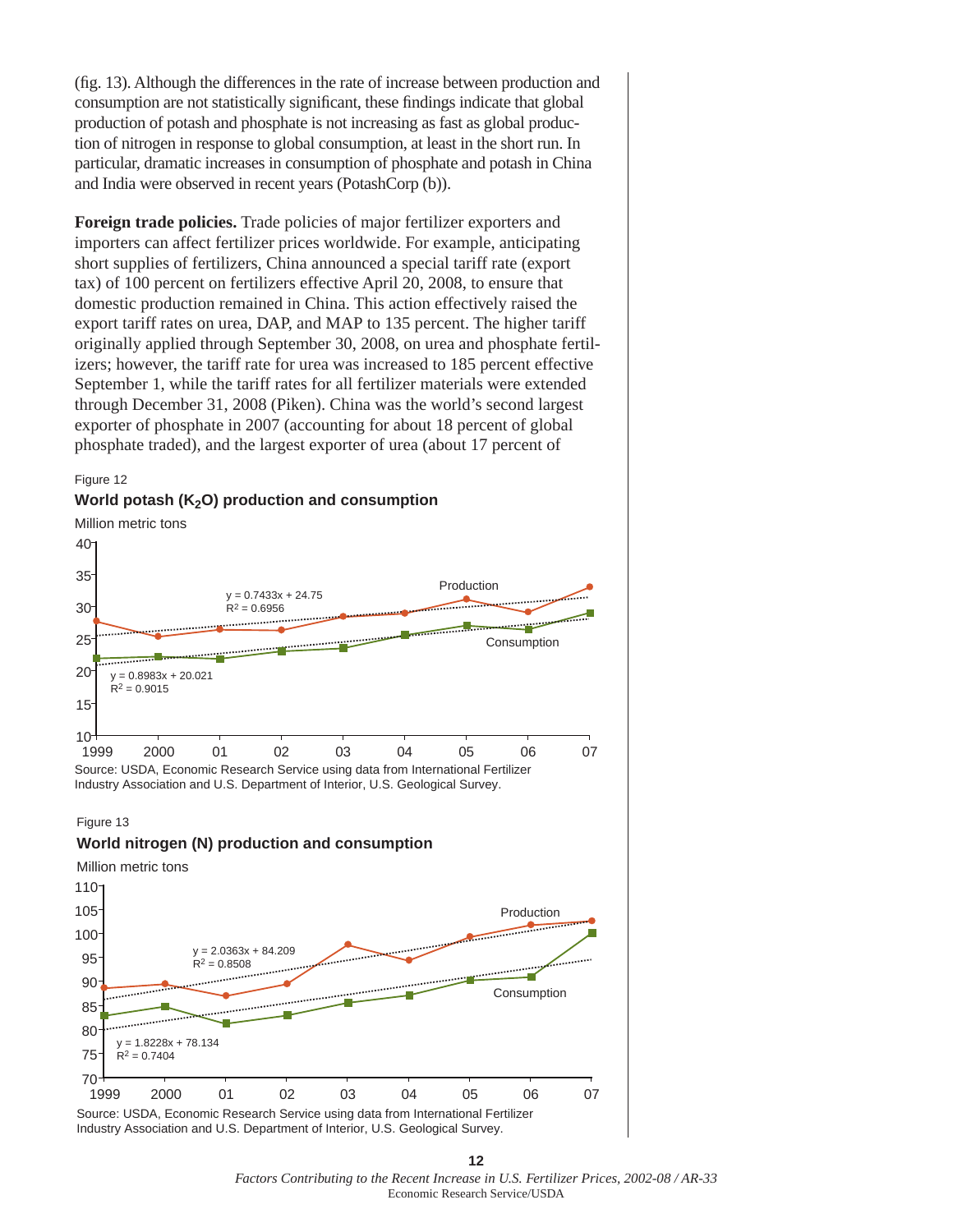global urea traded). The announcement of higher export tariffs tightened the global supply of phosphate and urea and is likely to result in higher phosphate and nitrogen prices than would otherwise be expected in 2009.

**Subsidization of fertilizers in some countries.** Import decisions are often based on a country's need to ensure that sufficient fertilizers are available for crop production and to avoid the risk of food shortages. Such decisions may attach a high marginal value to imported fertilizers, encouraging purchases of large quantities of fertilizers despite higher prices. Meanwhile, when a country heavily subsidizes fertilizers (such as in India), or caps fertilizer prices (such as in China), farmers in these countries may not reduce fertilizer application rates in full response to rising global prices. Consequently, global use of fertilizers may not decline as much as might be expected when global fertilizer prices increase.

**High commodity prices and cash returns.** In 2007, U.S. food and feed grain prices began to move sharply upward, driven in part by strong government support for biofuel programs and strong global demand for U.S. agricultural commodities. Prices reached historic highs in 2008 (fig. 14). From January to May 2007, corn prices increased 100 percent to \$6.12 per bushel, wheat prices rose 83 percent to \$8.28 per bushel, and soybean prices jumped 112 percent to \$13.50 per bushel (NASS). High commodity prices in the United States resulted in large net cash returns for agricultural producers (Huang (b)). Large profit margins encouraged producers to expand crop acres and increase fertilizer application rates to achieve maximum crop yields, resulting in increasing demand for fertilizers and higher fertilizer prices. Higher commodity prices also insulated most farmers from the effects of higher fertilizer prices during the 2008 crop year. As a result, 2008 net farm income is expected to remain high, despite higher input costs.

Crop and fertilizer prices have fallen from the peak levels observed earlier in 2008. However, fertilizer prices may not fall as much as, or in tandem with, commodity prices (see box, "Fertilizer Prices Do Not Always Move in Tandem With Commodity Prices").



### Figure 14 **Historic prices of corn, wheat, soybeans, and cotton**

**13** *Factors Contributing to the Recent Increase in U.S. Fertilizer Prices, 2002-08 / AR-33*  Economic Research Service/USDA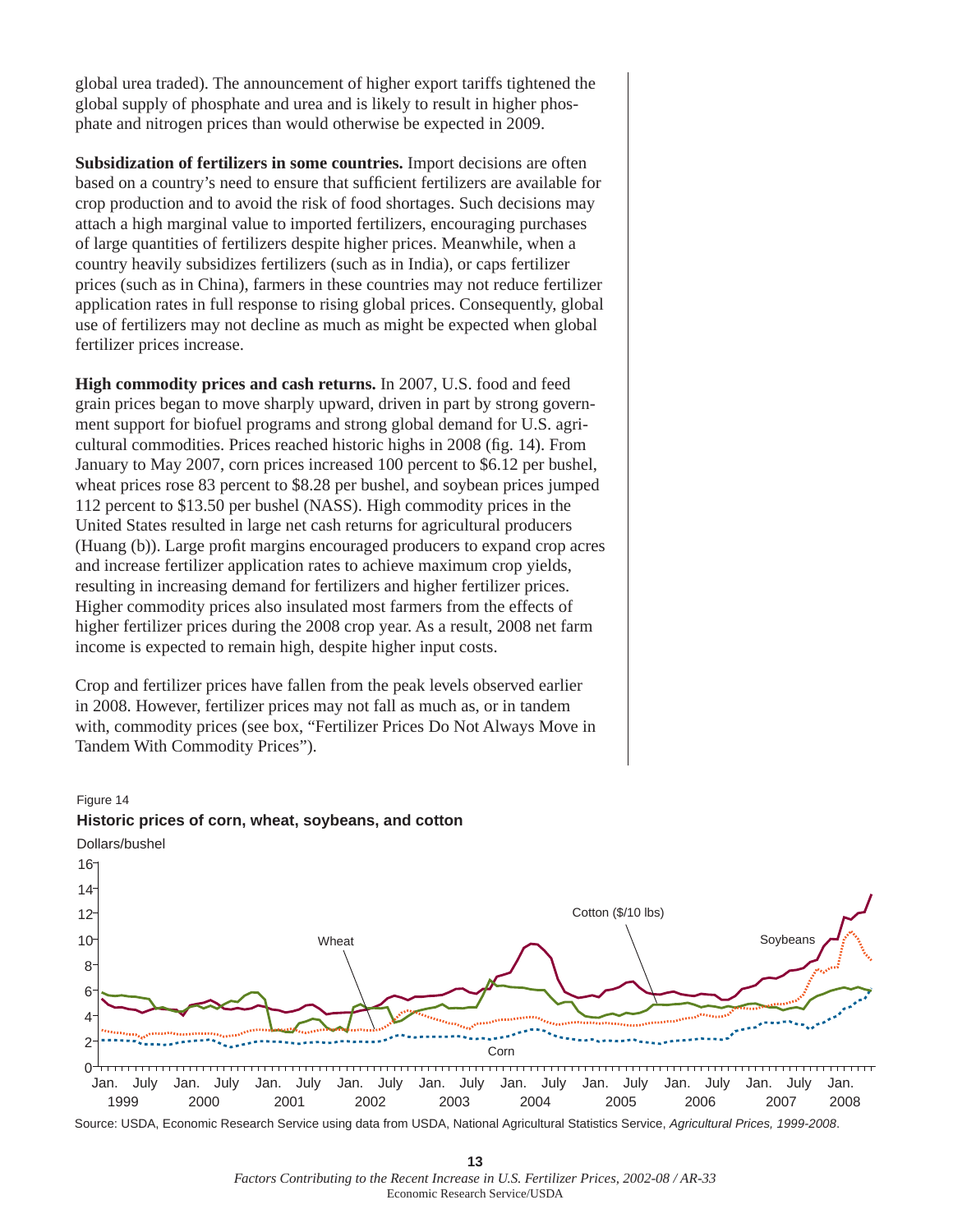### **Fertilizer Prices Do Not Always Move in Tandem With Commodity Prices**

The recent behavior of market prices demonstrates that rising fertilizer prices in the United States do not necessarily move in tandem with food and feed grain prices. The fertilizer price increase from September 2007 to May 2008 was primarily caused by increased fertilizer demand as farmers responded to high commodity prices by increasing plantings. In contrast, the fertilizer price increase from May 2008 to September 2008 was primary influenced by increased input costs used to produce fertilizers.

From 2000 to 2006, rising energy costs led to an increase in fertilizer prices. During this period, fertilizer prices increased by more than the increase in food (wheat) and feed (corn) prices (NASS). From September 2007 to May 2008, however, the increase in the monthly prices of wheat outpaced the increase in monthly prices of fertilizers (nitrogen, phosphate and potash), while the monthly corn price moved in tandem with fertilizer prices. Rising fertilizer prices were pulled upward mainly by increased fertilizer demand. During this period, the price of natural gas, the main raw material used to produce nitrogen, was relatively flat (around \$8.61 per thousand cubic feet) (EIA (a)). The prices of phosphate rock, sulfur, and ammonia, the main raw inputs used to produce DAP and MAP, the main phosphate fertilizers consumed in the U.S., were also relatively flat (Green Markets). In 2007, U.S. farmers planted an additional 16 million acres of corn (relative to 2006) and an additional 4 million acres of wheat in response to high corn and wheat prices, driven by growing ethanol demand and strong export sales (NASS). As a result, more than 1.5 million additional tons of nutrients (relative to 2006) were used in 2007 (AAPFCO). Increased demand for fertilizer was the main factor behind rising fertilizer prices.

However, after May 2008, prices of input materials for fertilizers rose sharply, while the prices of wheat declined and the price of corn was flat. The price of phosphate rock reached \$450 per metric ton, ammonia \$868 per ton, and sulfur \$740 per metric ton in September 2008 (Green Markets). Prices increased 525 percent for phosphate rocks, 148 percent for ammonia, and 410 percent for sulfur from January levels. These increases in input costs to produce fertilizers are the main factor for rising fertilizer prices between May and September 2008.

### **Indexes of prices received for corn and wheat grain sales, and indexes of prices paid by farmers for nitrogen, and phosphate and potash fertilizers**



**14** *Factors Contributing to the Recent Increase in U.S. Fertilizer Prices, 2002-08 / AR-33*  Economic Research Service/USDA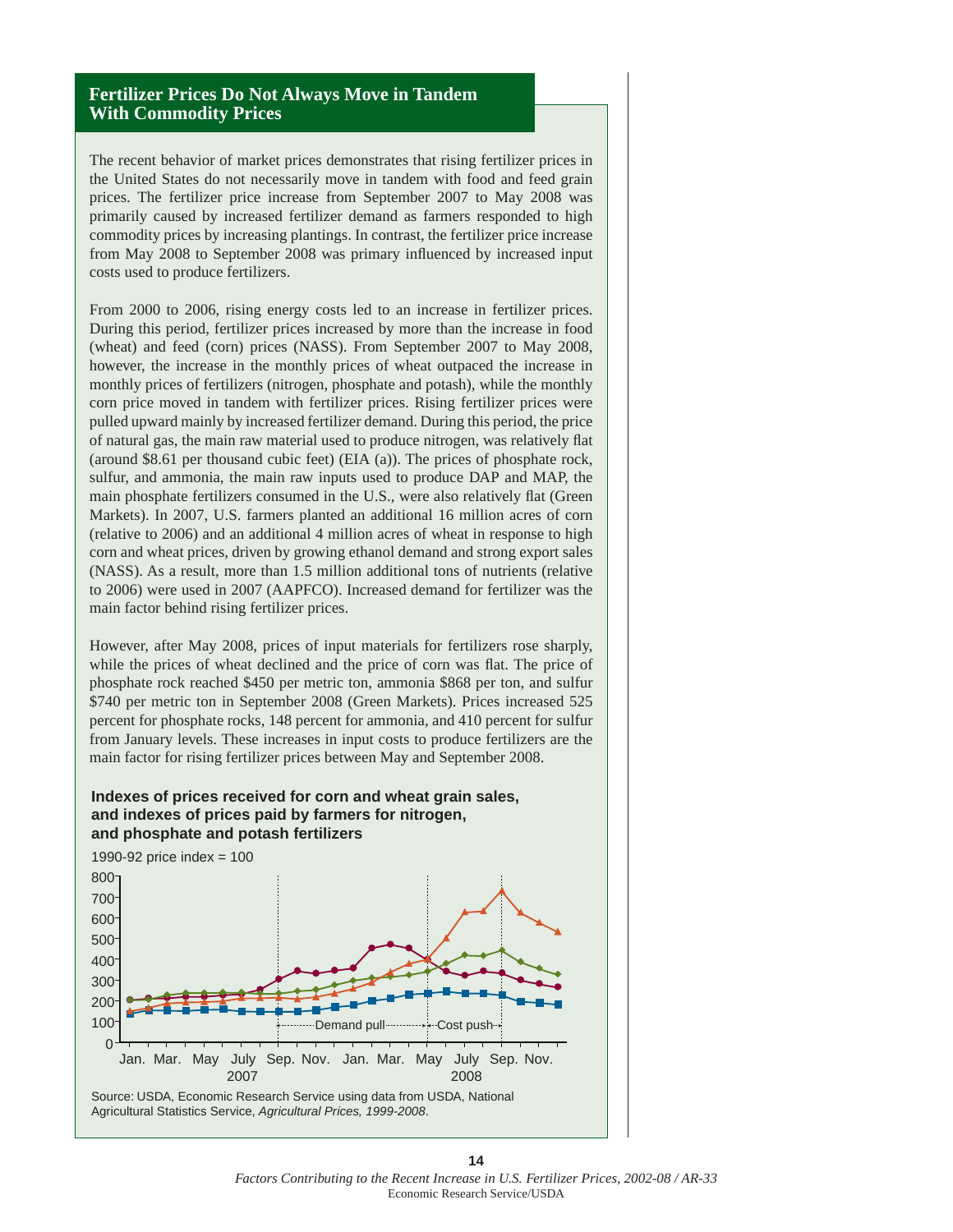### **Volatile Fertilizer Markets**

**Prices surge in 2008.** The U.S. fertilizer industry currently is not equipped to meet a surge in domestic fertilizer demand or a large decline in global fertilizer supply. Low fertilizer inventories triggered a U.S. price surge in early 2008 (see figs. 1 and 2). The low inventories were caused by an increase in fertilizer use from planting an additional 15.3 million corn acres and an additional 3.3 million acres of wheat in 2007 (relative to 2006). As fertilizer demand increased in 2007, U.S. nitrogen inventory fell from 1.04 million tons in 2006 to 0.88 million tons at the end of the 2007 fertilizer year—a 15-percent decline; U.S. phosphate inventories fell from 0.81 million tons in 2006 to 0.59 million tons at the end of 2007—a 27-percent decline; and potash inventories in North America fell from 1.9 million tons in 2006 to 0.9 million tons at the end of 2007—a 49-percent drop (TFI; Mosaic). Low inventories in 2007, coupled with the inability of domestic and foreign fertilizer producers to quickly adjust production to meet strong fertilizer demand, contributed to the high fertilizer prices observed in early 2008.

**Shortrun price outlook.** Monthly average fertilizer prices paid by U.S. farmers continually increased in early 2008 and were 36 percent higher in September than they were in April. Phosphate and potash prices jumped 93 percent, and the nitrogen price was up 36 percent. Prices began to decline in October (NASS). Nitrogen, phosphate, and potash prices were 26 percent lower in December than their peak in September. The decline in monthly prices might be attributed to several factors: (1) softening global fertilizer demand in reaction to the fertilizer price spike and declining crop prices; (2) a disruption in U.S. fertilizer demand for fall applications because of a short application window (caused by late crop harvests following delayed planting in the spring due to wet weather); (3) an increase in fertilizer supplies (from July to August) from imports (ERS (b)); (4) a decline in fertilizer feedstock prices (such as natural gas, sulfur, and phosphate rock (Green Markets));  $(5)$  a recent disruption in financial markets for fertilizer purchases, and  $(6)$ congested distribution supply chains due to farmers' postponing purchases in anticipation of a further decline in prices (McKinney).

The currently observed large decline in U.S. fertilizer prices, however, may not be sustainable for several reasons: (1) many of the causes of the recent spike in fertilizer prices, such as natural gas price movements and expected growth in global demand, could still place upward pressures on fertilizer prices in spring 2009; (2) in response to low fertilizer prices, the U.S. fertilizer supply is expected to decline due to production cutbacks by manufacturers (Yara, Terra, Agrium, PotashCorp, and Mosaic, for example (Green Markets)) and worker strikes in potash plants in Canada; (3) U.S. fertilizer imports are expected to decline given the current low prices and congested distribution supply chains in the United States (ERS (a)); and (4) fertilizer demand will likely stay high. Current (January 2009) low fertilizer prices, projected relative crop prices and the government's continuing ethanol mandate may favor corn planting in the spring (Green Markets; OCE; WAOB). Expected reductions in fertilizer supplies, lags in adjusting supply to upward price movements, and expected high demand for fertilizers in spring 2009 are likely to put upward pressure on fertilizer prices. Unless demand is disrupted by unforeseen extreme weather events, changes in global fertilizer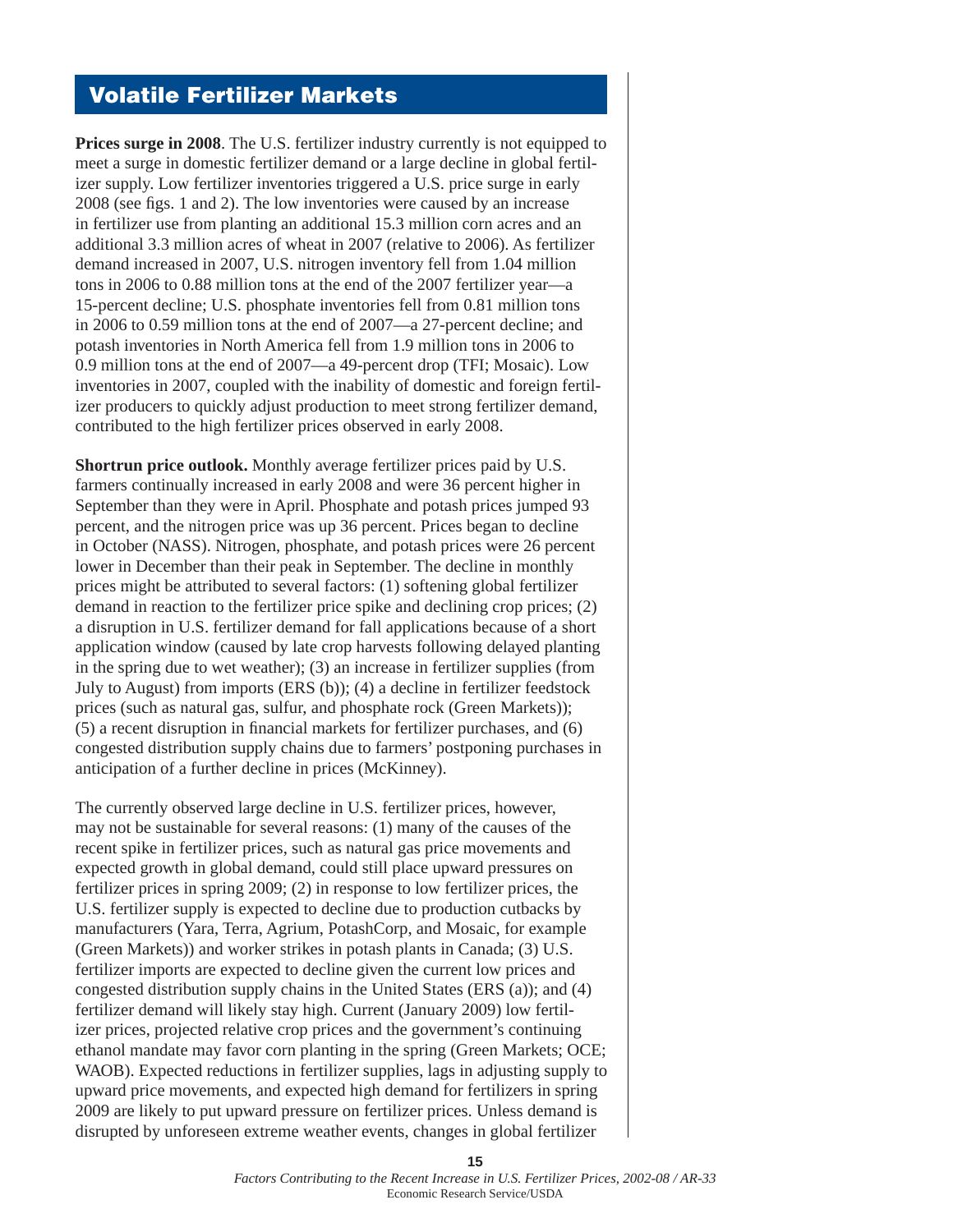trade, or a deepening global economic slowdown, the prices of U.S. fertilizers, in general, are likely to rebound during spring 2009.

Price volatility in the United States will differ among fertilizer nutrients because of fundamental differences in various nutrient markets of the fertilizer industry. Nitrogen markets are likely more volatile than potash markets because of volatile natural gas prices.

**Nitrogen prices.** In 2008, U.S. nitrogen prices started to rise in April and reached record-high levels in September before falling in October (NASS). At the end of December 2008, producers' prices of ammonia and urea were near or below their production costs in the United States (Green Markets). The nitrogen supply is expected to be reduced for spring crops as a result of China's export tax (Mosaic), production cutbacks by some fertilizer firms (Green Markets), and declining imports (a 21-percent decline from July to November, compared with similar months in 2007) (ERS (a)). Additionally, because of continued strong fertilizer demand expected from feed and food grain production, tighter nitrogen supplies are expected in spring 2009, and there could be some additional upward pressure on nitrogen prices.

**Phosphate prices.** The sharp increases for sulfur, phosphate rock, and ammonia prices between January 2007 and September 2008 pushed the prices of phosphate fertilizers (DAP and MAP) to historic highs. While sulfur prices have fallen from their 2007 price levels, the price of phosphate rock remained higher in October 2008 than its price in 2007 (Green Markets). The fall in sulfur prices that began in October has reduced the cost of producing DAP and MAP (Chauhan), which has led to a softening of DAP and MAP prices (Green Markets). Recent decisions by a few firms dominating the U.S. phosphate market to reduce phosphate production by as much as 1 million tons, in response to recent softening demand, and similar cutbacks by Morocco and other major producing countries will likely put upward pressure on future prices (Mosaic; PotashCorp (a)). In addition, the expected decline in phosphate exports from China (due to its higher export tax) could also tighten global supplies. Tight supplies due to limited U.S. production of DAP and MAP, coupled with high production costs and expected strong global demand (Mosaic), may keep phosphate prices above their historic trend levels this spring.

**Potash prices.** U.S. potash prices, which started to rise in April and reached an historic high in October, show little signs of declining (NASS; Green Markets). Increases in global demand for potash from China, India, Brazil, and other countries, exacerbated by the loss of a potash mine in Russia and by a worker strike at three mines in Canada, have created an extremely tight global supply situation for potash (Mosaic). Most of the potash consumed in the United States (about 85 percent) is imported from Canada, which is the largest potash exporter in the world. Canada has the capacity to increase potash production but may not be able to produce enough to meet strong shortrun demand. Furthermore, recent production cutbacks by producers in Canada may reduce the supply to the United States. Canpotex, the export marketing association in Canada, signed a new contract to supply potash to Japanese customers at a delivered price of just over \$900 per metric ton (\$817 per short ton) in November (Tierney), which is double the April price. This will likely become the benchmark price for potash marketed in 2009.

> *Factors Contributing to the Recent Increase in U.S. Fertilizer Prices, 2002-08 / AR-33*  Economic Research Service/USDA

**16**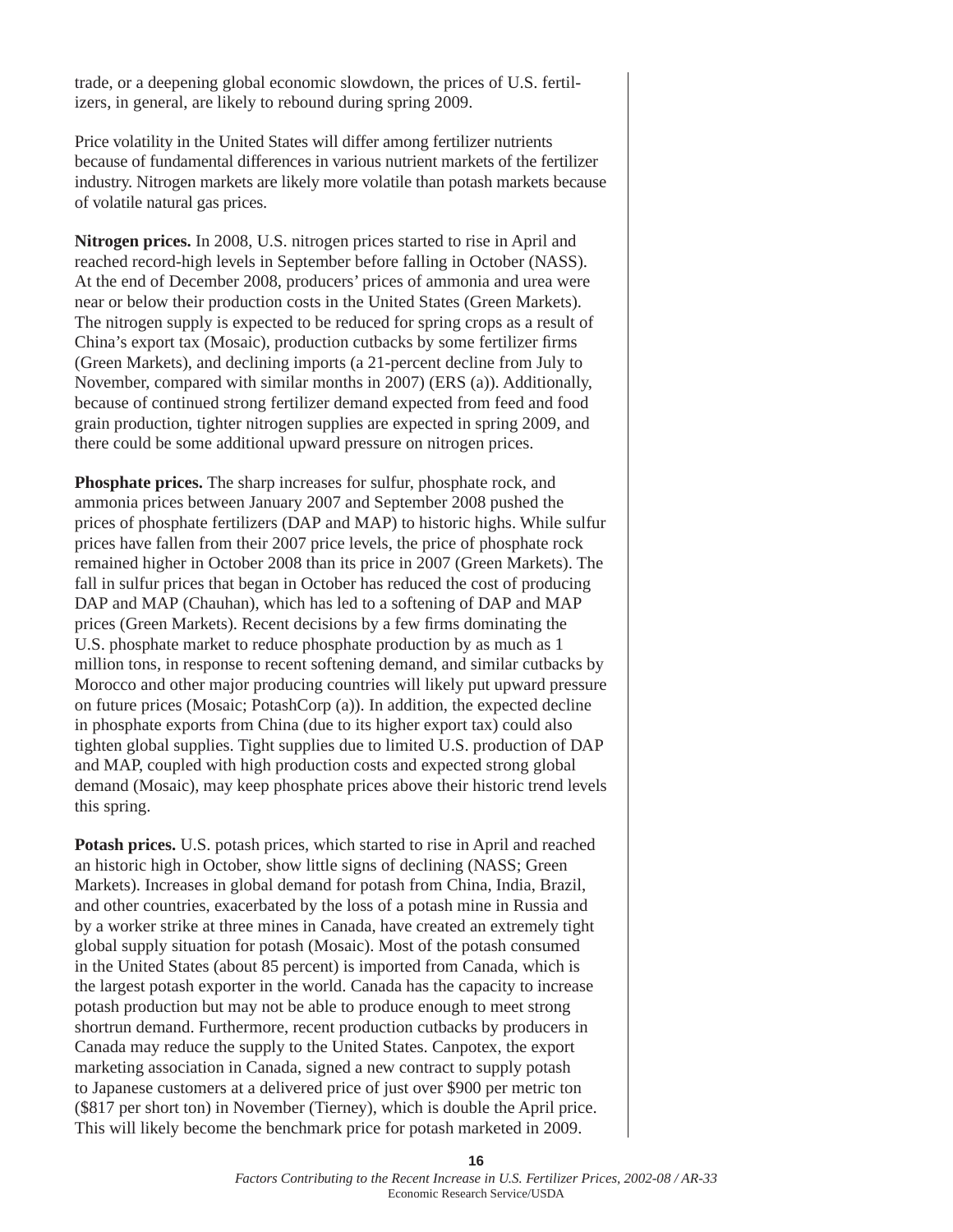# **Longrun Supply Outlook**

A continuing increase in world population and returning global economic growth should increase global demand for fertilizers. At the same time, the expected long-term rise in fossil energy prices will increase the cost of supplying fertilizers. Rising energy costs would increase both the cost to produce fertilizers and the cost of delivery to agricultural producers. A strong positive correlation between energy prices and fertilizer prices can be expected in the long run.

U.S. agricultural producers are in a favorable position to acquire fertilizers in the long run. The United States has the third largest reserve of phosphate rock in the world and was the largest producer of phosphate fertilizers in 2007 (USGS). Because the United States shares a border with Canada, it has a competitive advantage in purchasing potash from Canada, which has the largest potash reserve in the world and is also the largest producer of potash fertilizers (USGS). Also, because of its location advantage, the United States will be very competitive for nitrogen fertilizers from Canada, Trinidad and Tobago, and Venezuela, which have large reserves of natural gas for nitrogen production in the Western Hemisphere. In addition, the United States could obtain nitrogen from coal gasification. Currently two plants are in operation (IFDC). The United States has the largest coal reserve in the world. Recent advances in using coal to produce ammonia have increasingly made this technology economically feasible, especially at high natural gas prices. Domestic ammonia production based on coal may play a larger role in the U.S. nitrogen supply if economic conditions and environmental considerations are favorable.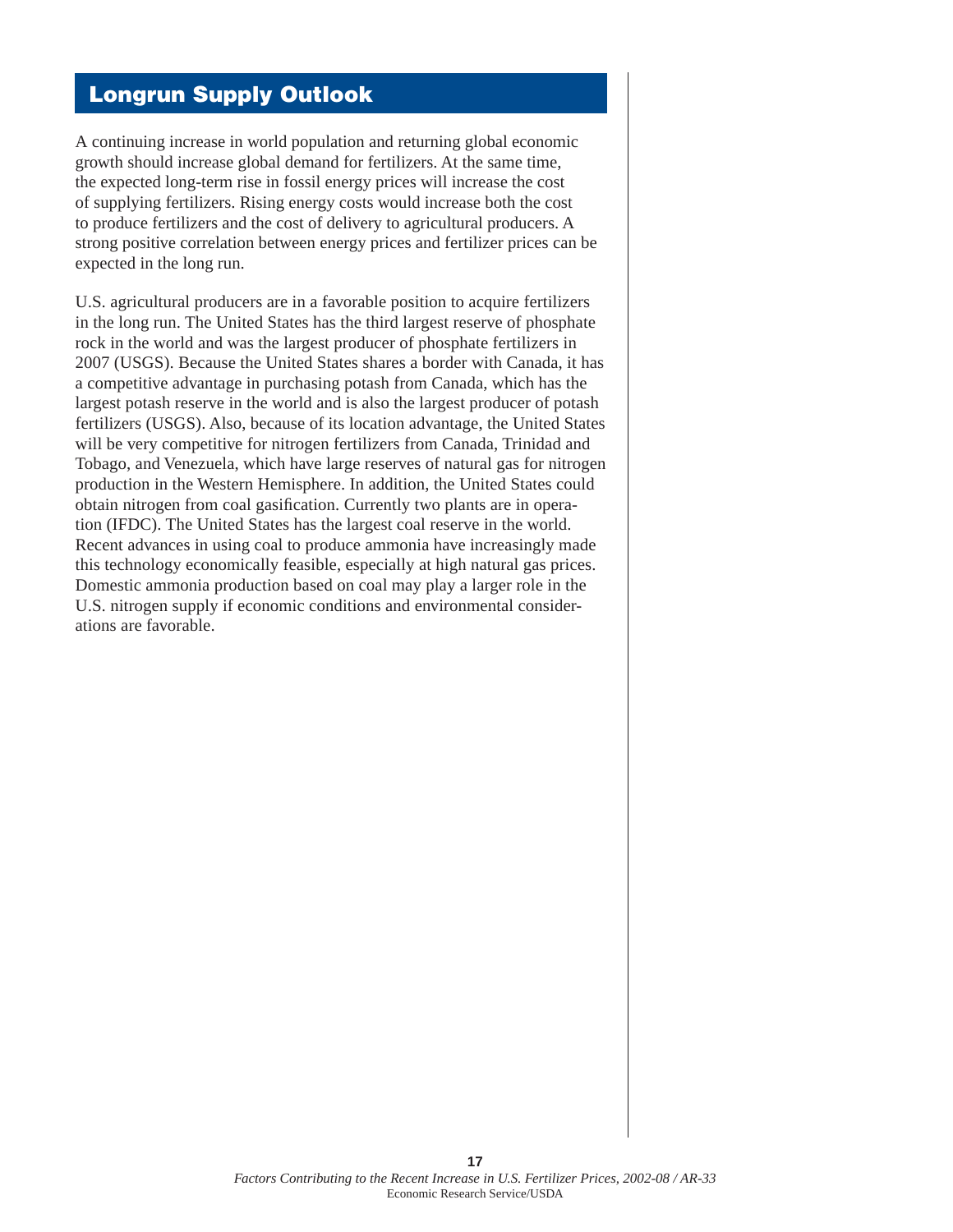# **Conclusions**

Steady increases in U.S. fertilizer prices since 2002 and the price surge in 2008 were the result of a complex interplay between growth in global demand and a decline in domestic supplies. A large expansion in world fertilizer demand and rising energy and raw material input and transportation costs over the past several years drove up international fertilizer prices. Until recently, the falling value of the U.S. dollar also contributed to the rising cost of nutrients imported into United States. And, the rising cost of ocean freight, barge, rail, and truck transportation added further to the delivered prices paid by the U.S. farmer. The United States is the world's largest importer of nitrogen and potash nutrients and the largest exporter of phosphate nutrient. As a consequence, U.S. farmers are directly affected by global prices, which have been volatile in recent years.

The production capacity of the U.S. fertilizer industry is limited. Nutrient production from the industry currently can not respond to a surge in demand or a large decline in global supplies. Low fertilizer inventories in the United States at the beginning of the 2008 planting season triggered the price surge in 2008. The low inventories were caused by a large increase in fertilizer use in 2007 as planting of corn and wheat expanded. Low inventories, coupled with the inability of domestic and foreign fertilizer producers to quickly adjust production and supply in response to strong fertilizer demand, contributed to high fertilizer prices in 2008.

Fertilizer prices, like crop prices, reflect market conditions. And, like crop prices, they are sensitive to and react quickly to a change in demand and supply. Price volatility in the United States, however, will differ among fertilizer nutrients because of fundamental differences in various nutrient markets. Nitrogen prices are more volatile than phosphate and potash prices (NASS; Green Markets). Unless fertilizer demand is disrupted by unforeseen extreme weather events, changes in global fertilizer trade, or a deepening global economic slowdown, phosphate and potash prices in 2009 are expected to stay high relative to their pre-surge prices in 2007. Given the long-term increase in global fertilizer demand, fossil energy prices could be the dominating factor shaping longrun fertilizer prices in the United States.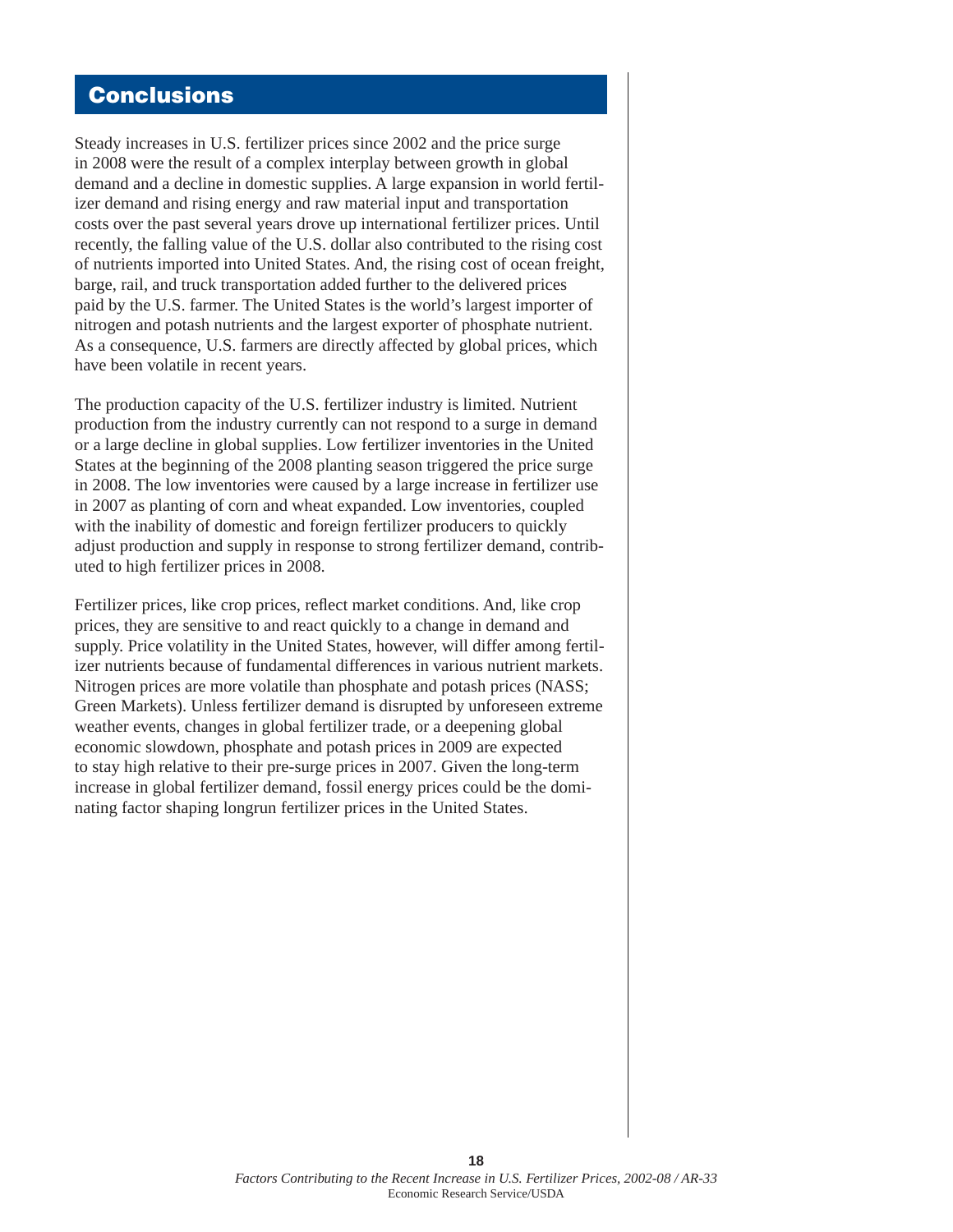### **References**

- Association of American Plant Food Control Officials (AAPFCO). *Commercial Fertilizers 2007*, AAPFCO and The Fertilizer Institute, October 2008. Babcock, Bruce A. "Charting Growth in Food Demand," *Iowa Agricultural Review*, Vol. 14, No. 3, Summer 2008. BNSF. "BNSF Railway," http://www.bnsf.com/tools/prices/, accessed July 30, 2008. Chauhan, Meena. Personal communication with market analyst - Sulphur/ Agriculture, Fertecon Ltd., October 15, 2008. Green Markets. *Fertilizer Market Intelligence Weekly*, Pike & Fischer, various issues from 2007 to 2009. Huang, Wen-yuan (a). *Impact of Rising Natural Gas Prices on U.S. Ammonia Supply*, WRS-0702, U.S. Department of Agriculture, Economic Research Service, August 2007[, www.ers.usda.gov/publications/wrs0702/](www.ers.usda.gov/publications/wrs0702/) Huang, Wen-yuan (b). "Impact of Rising Fertilizer Prices on Cash Returns for Major Crops, 2000-2007," Paper presented at CASE/NAREA Conference, Quebec City, Quebec, Canada, June 30-July 2, 2008. International Center for Soil Fertility and Agricultural Development (IFDC). *North America Fertilizer Capacity*, various issues from 2000 to 2008. International Fertilizer Industry Association (IFA). "Production and Trade [Statistics," http://www.fertilizer.org/ifa/Home-Page/STATISTICS/Produc](http://www.fertilizer.org/ifa/Home-Page/STATISTICS/Production-and-trade-statistics)tion-and-trade-statistics, accessed October 30, 2008. Klindworth, Keith. "Transportation Issues for the Fertilizer Industry," Paper presented at Fertilizer Outlook Conference, Arlington, VA, November 13-14, 2003. Markham, Jesse W. *The Fertilizer Industry.* Greenwood Press, Publishers, NY, 1958. McKinney, Matt. "Fertilizer Prices Falling But Few Are Buying," *Star Tribune*, Minneapolis-St Paul, MN, January 5, 2009. Mosaic. *Crop Nutrient Outlook: Revving Up Production Agriculture: Implications for Crop Nutrient Demand and Prices*, Mosaic, July 2008. Philpott, Tom. "Industrial ag-onistes," posted on May 30, 2008, http://gristmill.grist.org/story/2008/5/29/14136/9862/ Piken, Michael. *Fertilizer*, Cleveland Research Company, June 2008. PotashCorp (a). *Q4 Market Analysis Report*s, January 25, 2008.
- PotashCorp (b). *Q1 Market Analysis Reports*, April 25, 2008.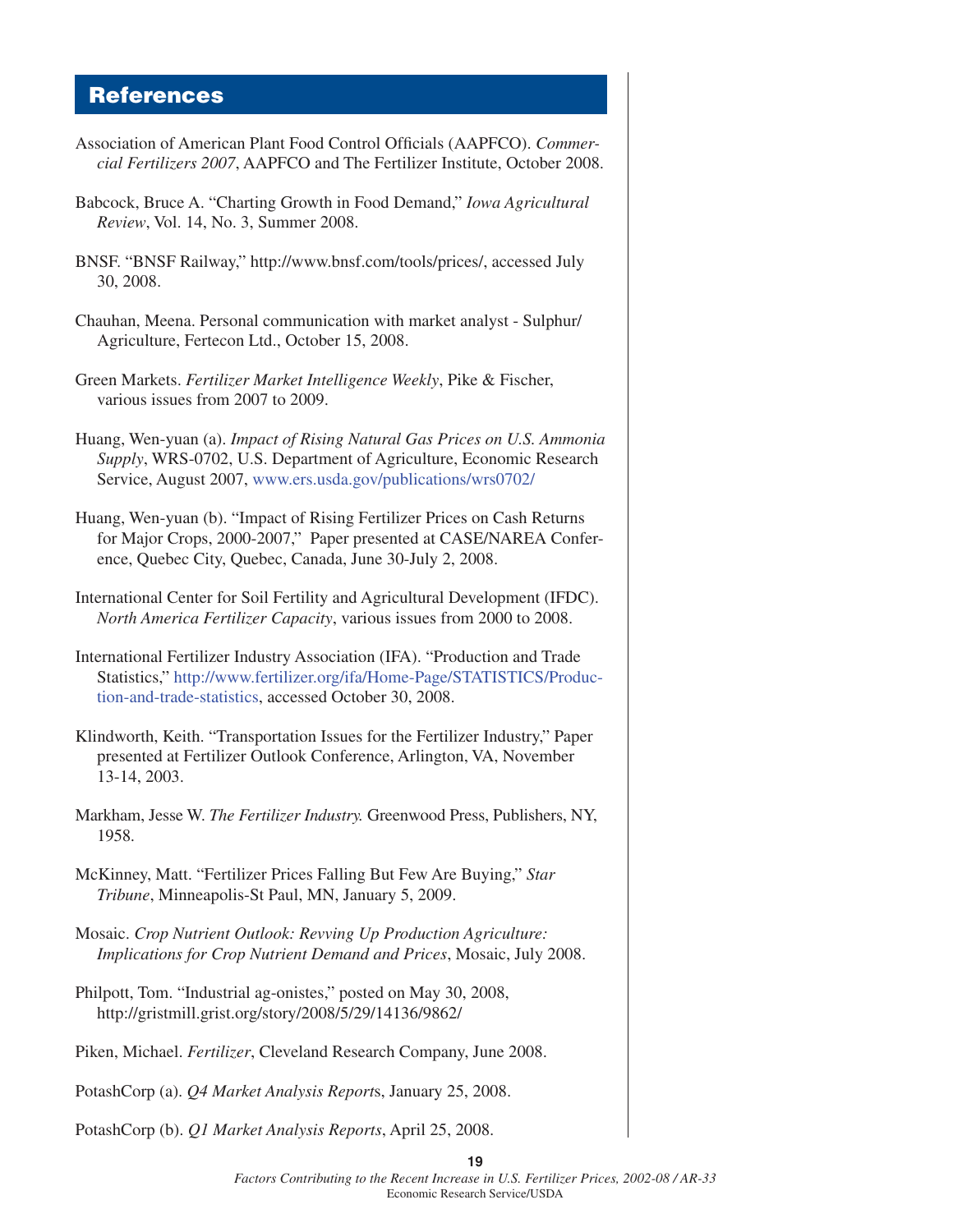| Sittig, Marshall. Fertilizer Industry, Noyes Data Corporation, Park Ridge, NJ,<br>1979.                                                                                                                                                                         |
|-----------------------------------------------------------------------------------------------------------------------------------------------------------------------------------------------------------------------------------------------------------------|
| The Fertilizer Institute (TFI). Fertilizer RECORD Summary FY2005/2006<br>and FY2006/2007, November 2006 and 2007.                                                                                                                                               |
| Tierney, William. Prospects Point to Sustained Fertilizer Costs, LMC Inter-<br>national Ltd., May 27, 2008.                                                                                                                                                     |
| Trostle, Ronald. Global Agricultural Supply and Demand: Factors Contrib-<br>uting to the Recent Increase in Food Commodity Prices, WRS-0801, U.S.<br>Department of Agriculture, Economic Research Service, July 2008,<br>www.ers.usda.gov/publications/wrs0801/ |
| Twaddle, Clif. "Fertilizers and Energy," chapter 8 in the Fertilizer Handbook,<br>The Fertilizer Institute, 1982.                                                                                                                                               |
| Villar, Jose. The Relationship Between Henry Hub and WTI Crude Oil<br>Prices: Are Oil and Natural Gas Prices Related? Paper presented at EIA<br>Energy Outlook and Modeling Conference, March 27, 2006.                                                         |
| Vroomen, Harry. The Fertilizer Supply/Demand Situation, The Fertilizer<br>Institute, July 9, 2008.                                                                                                                                                              |
| U.S. Department of Agriculture, Economic Research Service (ERS (a)).<br>"U.S. Fertilizer Imports/Exports," October 2007, www.ers.usda.gov/data/<br>fertilizertrade/.                                                                                            |
| U.S. Department of Agriculture, Economic Research Service (ERS (b)).<br>"U.S. Fertilizer Uses and Prices," August 2008, www.ers.usda.gov/data/<br>fertilizeruse/.                                                                                               |
| U.S. Department of Agriculture, Economic Research Service (ERS (c)). "Agri-<br>cultural Exchange Rate Data Set," www.ers.usda.gov/data/exchangerates/,<br>accessed October 1, 2008.                                                                             |
| U.S. Department of Agriculture, National Agricultural Statistics Service<br>(NASS). Agricultural Prices 1999-2008, October 2000-08.                                                                                                                             |
| U.S. Department of Agriculture, Office of the Chief Economist (OCE).<br>USDA Agricultural Projections to 2018, Long-term Projections Report<br>OCE-2009-1, February 2009.                                                                                       |
| U.S. Department of Agriculture, Office of the Chief Economist, World Agri-<br>cultural Outlook Board (WAOB). World Agricultural Supply and Demand<br>Estimates, January 12, 2009.                                                                               |
| U.S. Department of Agriculture. Grains & Oilseeds Outlook, Presented at<br>Agricultural Outlook Forum, Arlington, VA, February 22, 2008.                                                                                                                        |
| U.S. Department of Commerce (DOC), U.S. Census Bureau. Fertilizers and<br>Related Chemicals, various summaries from 1999 to 2007.                                                                                                                               |